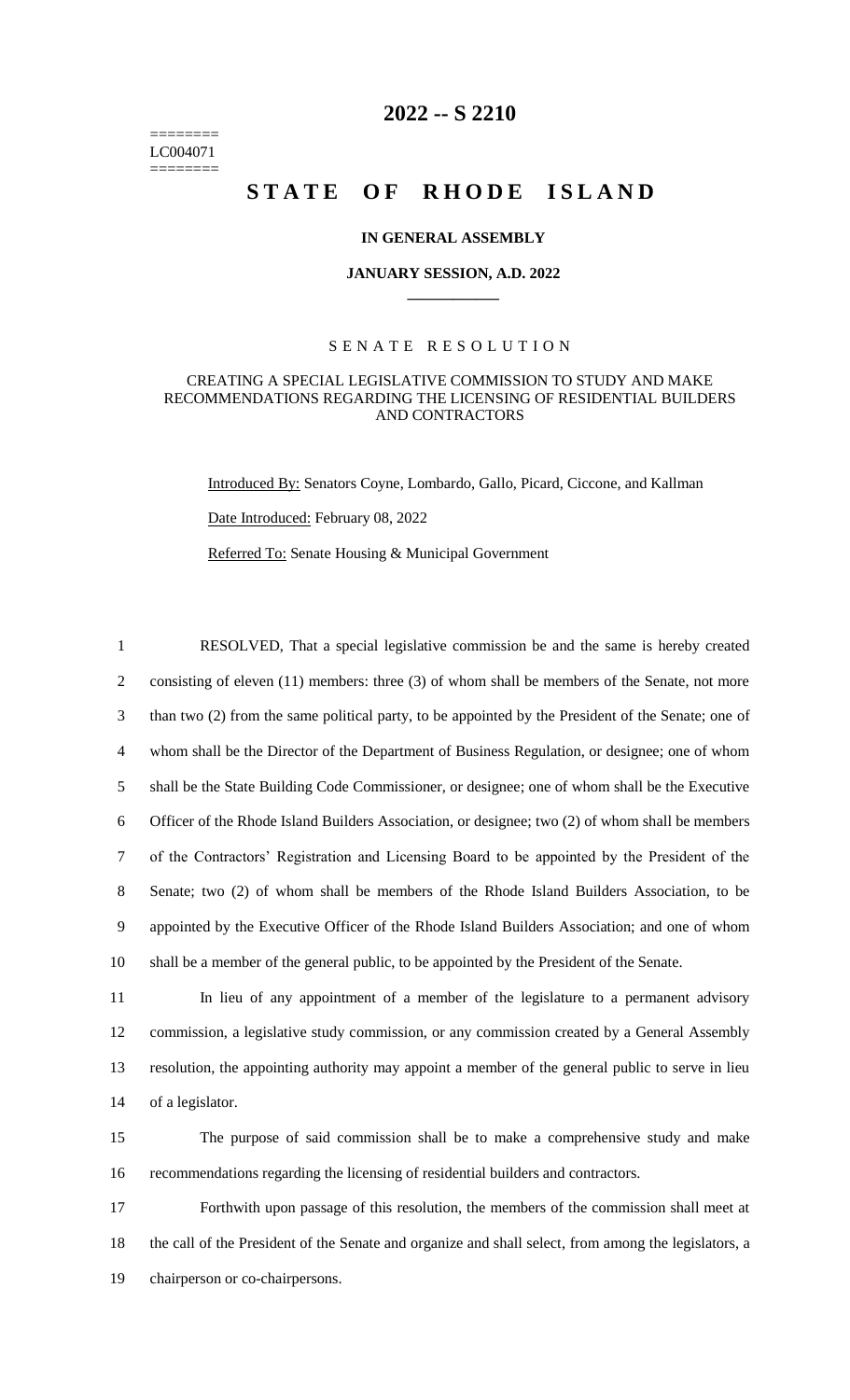- Vacancies in said commission shall be filled in like manner as the original appointment.
- The membership of said commission shall receive no compensation for their services.
- All departments and agencies of the state shall furnish such advice and information, documentary and otherwise, to said commission and its agents as is deemed necessary or desirable by the commission to facilitate the purposes of this resolution.
- The Joint Committee on Legislative Services is hereby authorized and directed to provide
- suitable quarters for said commission; and be it further
- RESOLVED, that the commission shall report its findings and recommendations to the
- Senate on or before January 15, 2023, and said commission shall expire on January 30, 2023.

======== LC004071 ========